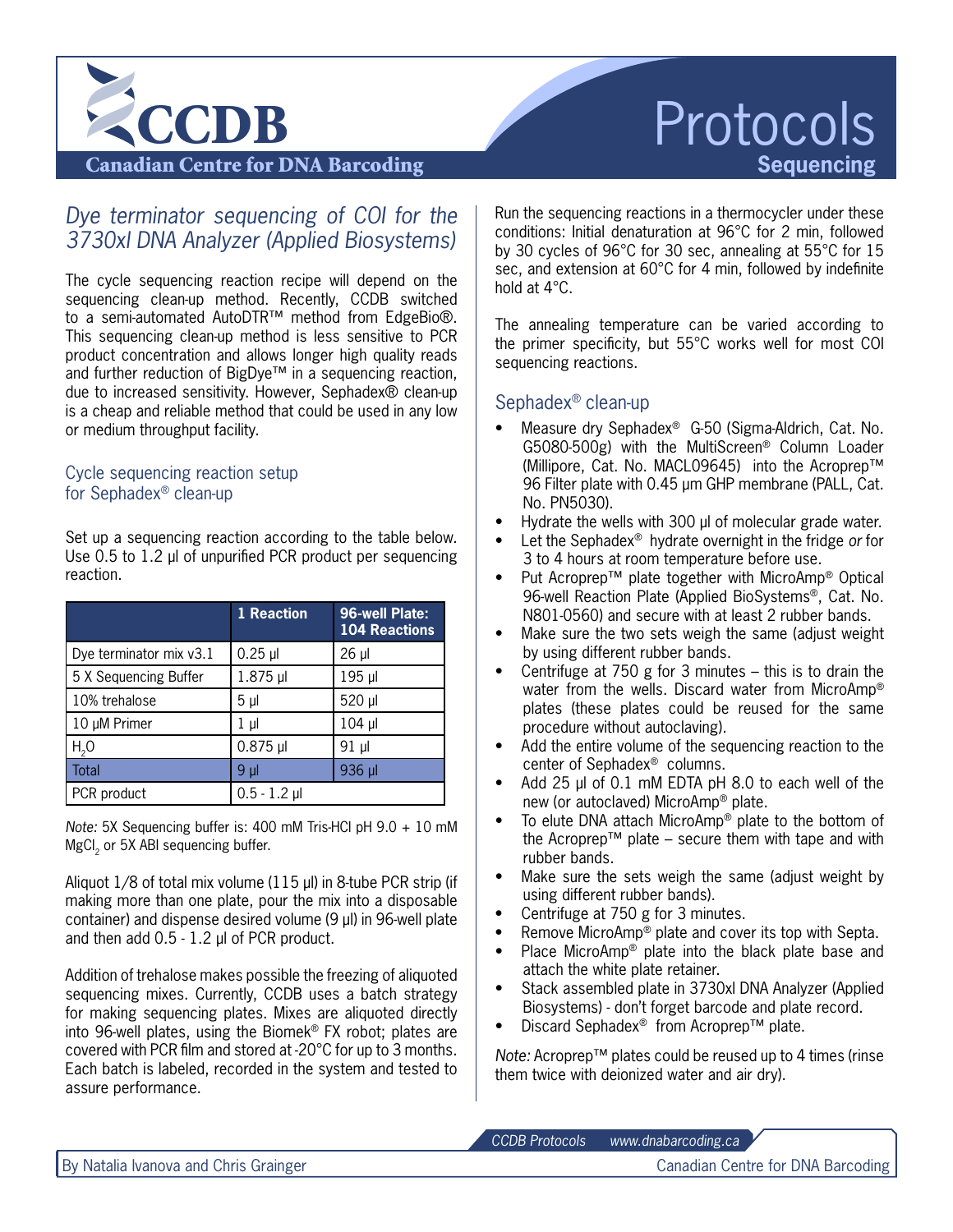#### Cycle sequencing reaction setup for EdgeBio® AutoDTR™ 96™ clean-up:

Set up a sequencing reaction according to the table below. Use 1.5 to 2 μl of unpurified PCR product diluted 4 times (see details below) per sequencing reaction.

|                         | 1 Reaction     | 96-well Plate:<br><b>104 Reactions</b> |
|-------------------------|----------------|----------------------------------------|
| Dye terminator mix v3.1 | $0.2$ $\mu$    | $20.8$ µ                               |
| 5 X Sequencing Buffer   | $1.9$ µ        | 197.6 µl                               |
| 10% trehalose           | 5 <sub>µ</sub> | 520 µl                                 |
| 10 µM Primer            | 1 µl           | $104$ µ                                |
| $H2$ O                  | $0.9$ $\mu$    | 93.6 µl                                |
| Total                   | 9 µI           | 936 µl                                 |
| PCR product             | $0.5 - 1.2$ µl |                                        |

*Note:* This dilution of BigDye™ works better in larger reaction volumes. To accommodate for this without increasing the cost, use the same 1/8 aliquot (115 μl), but dispense 9.5 μl instead of 9 μl! The original mix includes 104 reactions therefore it is sufficient to accommodate for a minor volume change.

### Overview and Important Changes:

The AutoDTR™ 96 method requires some changes in both materials used and methodology employed. The most significant change is in the type of plate. The new cycle sequencing plates are PROGENE® non-skirted plates (Cat. No. 24-PCR-96LP-FLT-C).

- When pipetting to/from these plates, use a "holder" plate (Corning™, COSTAR® EIA/RIA plate, Cat. No. 9017) which provides structure to the non-skirted plate.
- When making pre-made cycle sequencing plates, this assemblage (i.e. non-skirted plate + costar plate base) is to be used.
- Because the non-skirted plates are not made of the same plastic, they cannot be heat sealed. Instead, use the aluminum sealing film to seal the non-skirted plates (ensure the edges are well sealed using a roller). Make sure that the "tabs" remain on the film but are tucked under the plate before loading onto the thermocycler.
- The Plate Clamp 96 (Promega Cat. No. V8251) is recommended for automated protocols and designed to ensure that nonskirted PCR plates are uniformly flat for liquid transfer on a robotic platform.

*Note:* Amount of PCR product should be reduced if using 1/20 dilution of BigDye™.

Once PCR amplification has been completed and evaluation of success determined using E-gel®, the PCR plate must be prepared for cycle sequencing. Our typical yield is  $\sim$ 100 ng/μl. The optimum range of PCR product concentration for  $1/20$  dilution is  $\sim$  20-40 ng/reaction.

To accommodate for this, PCR products should be diluted approximately 4 times. Dilution of PCR product can be done two ways:

- Manually, by adding  $15 \mu l$  of molecular grade water to the PCR plate. Do this by adding water to a solution basin and transfer the water using the 5-50 µl multichannel pipette and 30 µl filter tips.
- Using the Biomek<sup>®</sup> FX.

*Note:* Be careful not to cross-contaminate your samples when dispensing water. Use one box of 30 μl tips for each PCR plate you are diluting. Once the water has been added, seal the plate and spin at 1000 g for 1 min.

Cycle sequencing reaction setup:

- Add PCR product to either pre-made cycle sequencing plates or sequencing mixes. This may be done two ways: manually using the 1-10 μl multichannel pipette, or using the Biomek® FX.
- The amount of PCR product to add to a cycle sequencing reaction is critical for optimum success. The following volumes should be added for each given situation: vertebrates – 1.5 μl of diluted PCR product; invertebrates – 2 μl of diluted PCR product.
- Seal the cycle sequencing plates using aluminum sealing film and ensure that the tabs of the film are left on and tucked under the plate.
- • Load plates in Eppendorf thermocyclers and run the cycle sequencing program "FAST-SEQ-EDGE": 96°C – 1 min; 15 cycles of 96°C – 10 sec, 55°C – 5 sec, 60°C – 1 min 15 sec; 5 cycles of  $96^{\circ}$ C – 10 sec,  $55^{\circ}$ C – 5 sec,  $60^{\circ}$ C – 1 min 45 sec; additional extension  $60^{\circ}$ C – 15 sec; 15 cycles of  $96^{\circ}$ C – 10 sec,  $55^{\circ}$ C – 5 sec,  $60^{\circ}$ C – 2 min; final extension 60°C – 1 min.

*Note*: this thermocycling program is suitable only for fast ramping thermocyclers.